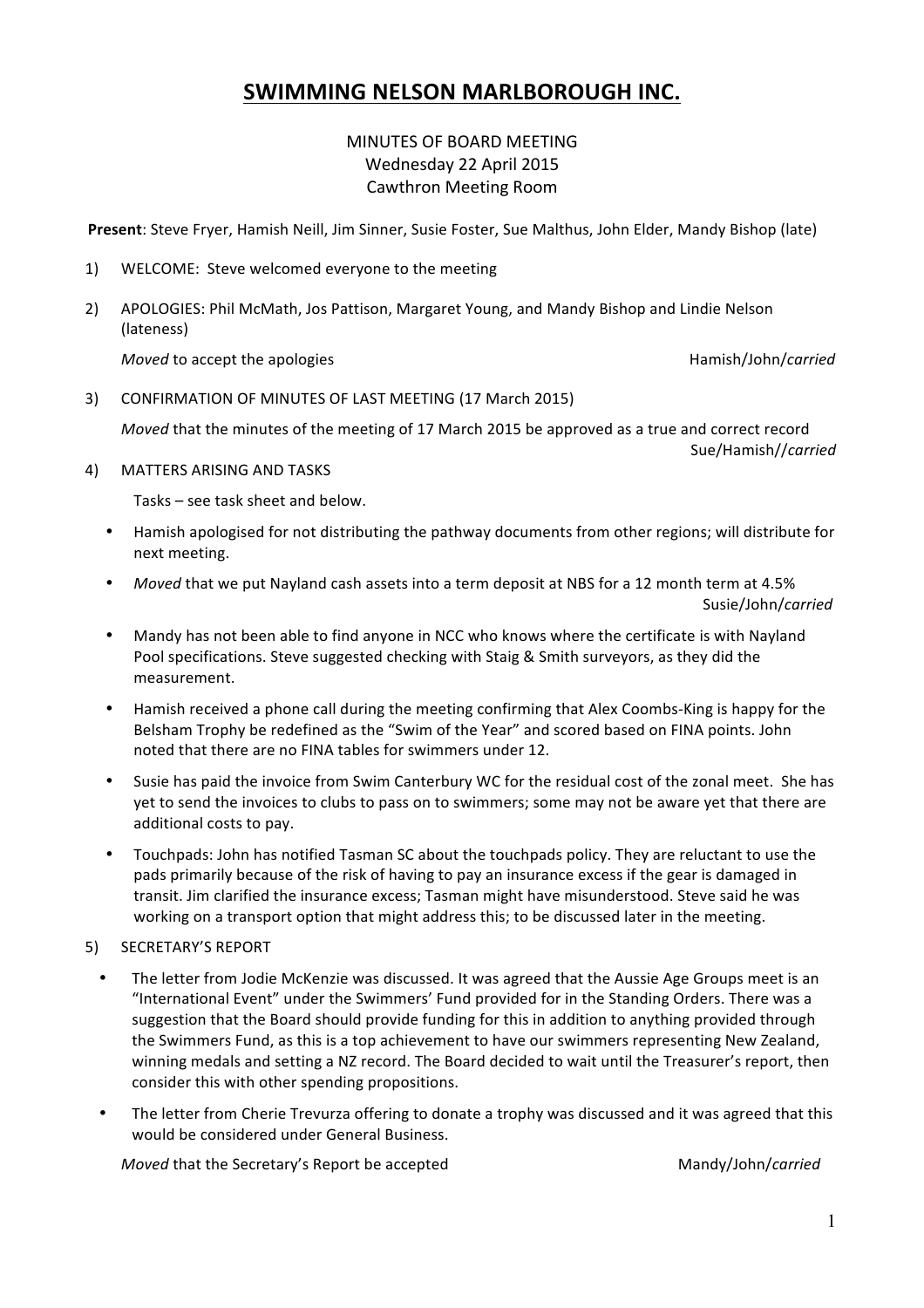#### 6) TREASURER'S REPORT (Susie)

- Noted that our pool hire costs for summer meets were less than expected due to a discount provided by Stadium 2000 and therefore we have approximately \$150 unspent from a Lions grant. Jim suggested that we ask Lions if they would like to donate this towards the cost of medals.
- Susie presented draft reconciliations for the SNM C&T meet and SI C&T meet, the profits from which will be shared 60:40 (SNM:club) as per decision in the Board minutes in August 2014.
- The Board is in a healthy financial position from hosting these meets. We also have 40k of which 20k is in the Swimmers Trust.
- *Financial assistance for swimmers going to Australian Age Groups* Susie explained that the costs were about \$3500 each. Board members expressed support for helping these swimmers who have achieved so highly, but also expressed concerns that providing financial assistance directly from the Board will inevitably set a precedent and raises governance issues.

Comments made:

- i. Allocating the funds now seems ad hoc without a wider a discussion of how this supports our KPIs and intent, and what our funding priorities are (i.e. we need to establish a direction and prioritise our expenditure, and need a clear rationale).
- ii. Could increase the Swimmers Trust funds, and consider removing or changing the \$500 cap.
- iii. The achievements of these swimmers has received lots of exposure and is inspirational to others in the region
- iv. The money should be working for swimming in the region
- v. We need to establish a process so that parents can apply for funding, and a process to replenish and grow the Trust
- vi. There have been significant additional expenses for swimmers this year.

*Moved* that we give \$2000 to the Trust in recognition of significant additional costs experienced by some swimmers this year and that the cap be raised to \$1000 Some sum Muslem Jim/Hamish

*Moved* that the motion be amended so that we give \$5000 to the Trust Sue/Mandy/*carried* 

Abstentions: Jim, Susie

Susie/Steve/*carried*

The amended motion was put to a vote: *carried* (abstention: Susie)

Lindie to write to Jodie advising the outcome and let all clubs know the changes to the Trust.

- *Moved* approval of Treasurer's report and to pay the following invoices:
	- i. AMP: Timing gear insurance (balance) \$360.79
	- ii. SNZ: NAGs relays \$105
- 7) REGISTRAR/RECORDS REPORT (Jim)
	- SI Masters: Hamish will take a few posters to NAGs (pick up from Sport Tasman)
	- Records: results from Australian Age Groups not available yet.
	- *Moved* to accept the Registrar's report and confirm the following new SNM records:

#### **Tasman SC Meet 28-29 March 2015 – ASB**

| 800 Free* | SC | 11 |    | 11:13.45 | Sierra Thomas | <b>TASNM</b> |
|-----------|----|----|----|----------|---------------|--------------|
| 400 IM*   | SC | 11 |    | 6:14.11  | Sierra Thomas | <b>TASNM</b> |
| 400 Free  | SC | 15 | F. | 4:28.32  | Talya Harwood | <b>TASNM</b> |
| 100 Back  | SC | 13 | м  | 1:08.12  | Oliver Stark  | <b>NLSNM</b> |
| 50 Free   | SC | 15 | м  | 23.61    | Sam McKenzie  | <b>TASNM</b> |
| 100 Free  | SC | 15 | м  | 50.46    | Sam McKenzie  | <b>TASNM</b> |
| 200 Free  | SC | 15 | м  | 1:52.31  | Sam McKenzie  | TASNM        |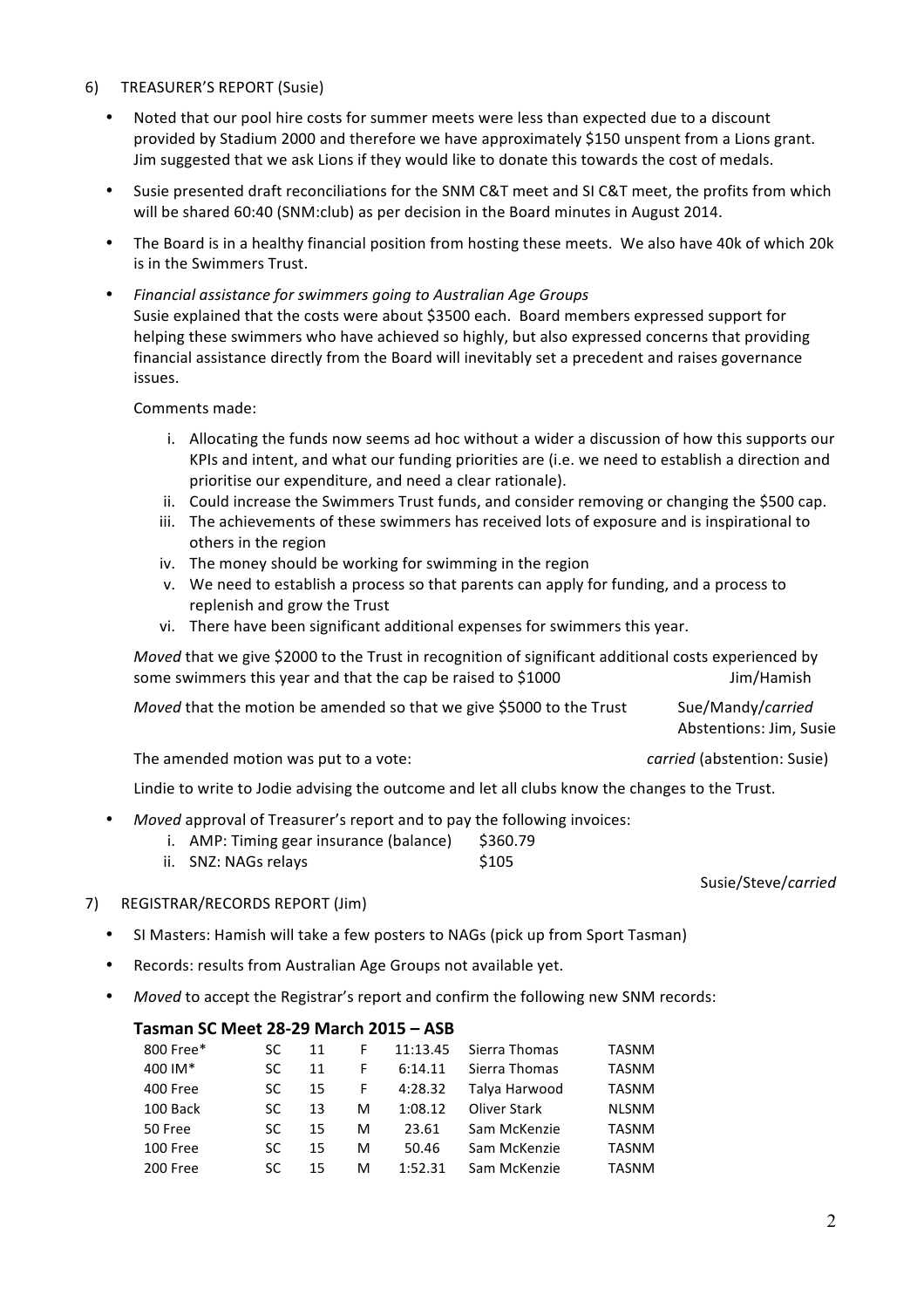| the pool and dismantling (incl | J |
|--------------------------------|---|
| tion concerning approval of m  |   |
|                                | J |
|                                |   |

Jim/Sue/*carried*

Swim Calendar

*Moved* to confirm a change of date for BSC meet from 1 August to 8 August Jim/Sue/carried

400 Free SC 15 F 4:25.28 Talya Harwood TASNM 400 Free SC Open F 4:25.28 Talya Harwood TASNM

50 Back LC 16 F 31.53 Samantha Trevurza NLSNM 50 Fly LC 16 F 30.11 Samantha Trevurza NLSNM 50 Breast LC 17 F 33.85 Ellie Rukuwai NLSNM 100 Breast LC 17 F 1:15.33 Ellie Rukuwai NLSNM 200 IM  $\qquad$  LC 17 F 2:30.42 Ellie Rukuwai NLSNM 50 Back  $LC$  Open F 31.53 Samantha Trevurza NLSNM 50 Breast LC Open F 33.85 Ellie Rukuwai NLSNM

400 Free SC 15 M 3:57.35 Sam McKenzie TASNM 200 Free SC 16 M 1:57.91 Thomas Heaton TASNM 400 Free SC 16 M 4:03.70 Thomas Heaton TASNM 1500 Free SC 16 M 16:02.79 Thomas Heaton TASNM 50 Free SC Open M 23.61 Sam McKenzie TASNM 100 Free SC Open M 50.46 Sam McKenzie TASNM 200 Free SC Open M 1:52.31 Sam McKenzie TASNM 400 Free SC Open M 3:57.35 Sam McKenzie TASNM

Hamish noted that we should revisit the request from Tasman to hold a distance meet in June. We need a distance meet between now and SC NAGS. Mandy suggested some coordination between BSC and Tasman in terms of club meets.

*Moved* to invite Tasman to liaise with Blenheim to discuss whether BSC meet will include long distance events and, if Tasman wishes, to come back to the Board with a request for a distance meet Jim/Hamish/*carried*

Timing Gear policy changes

*Moved* that the SNM Policy on Use of Electronic Timing Gear be amended to include new clause f: "Ensure proper care of the gear during installation in the pool and dismantling (including washing down and drying all gear after use)" and the same of the same of the same of the same of the same of the same of the same of the same of the same of the same of the same of the same of the same of the same of the same of t

8) PUBLICITY/COMMUNICATION REPORT (Jim/Mandy)

\* newly established records for this age group

**Blenheim SC April Meet 17 April** 

**NZ Open Championships, Auckland - 14-18 April** 

- Jim's report was tabled (he chose not to submit a motion concerning approval of meets prior to publicity).
- *Moved* to accept the Publicity report **Acception** Accept the Publicity report Accept 100 Mandy/*carried*
- 9) FUNDING REPORT (Sue)
	- Sue advised that the Pelorus Trust application was sent last week.
	- *Moved* to accept the funding report Sue/Jim/*carried* Sue/Jim/*carried*
- 10) SNZ LIAISON REPORT (Hamish)
	- Hamish spoke with the Acting HP Director at NZ Opens and had a robust discussion about the Competitive Pathways plan.
	- Hamish reported on the teleconference last night. Issues noted:
		- i. Concerns about the Competitive Pathways proposal were discussed. SNZ will analyse survey results and submissions from regions.
		- ii. SNZ supports swimming 50m events in regional and club meets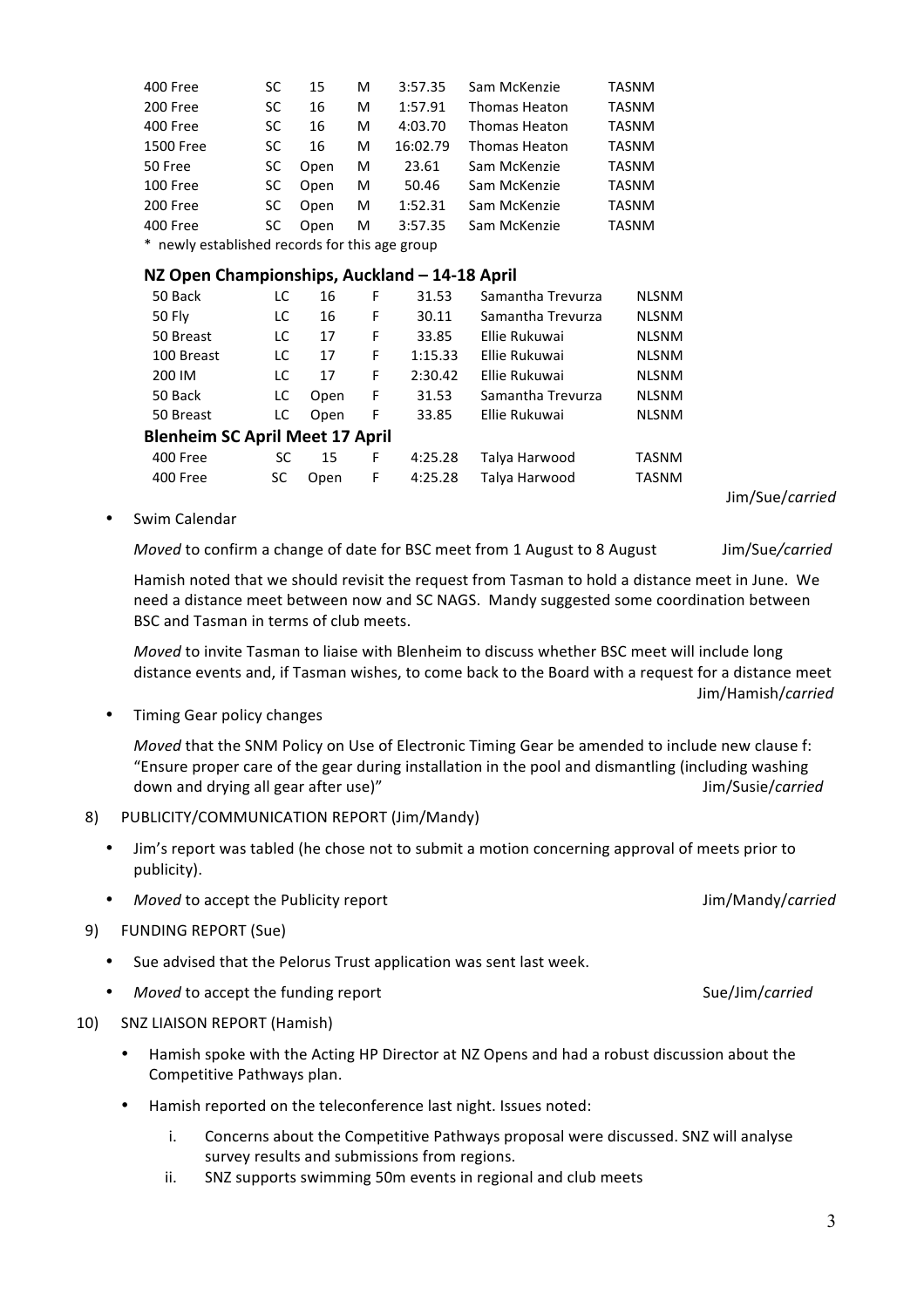- iii. SNZ has a short list for the Head Coach. Clive Power is standing in (constitutional issues, since he is a Board member, but SNZ has legal advice it is ok)
- iv. Coaching Pathway a paper will come out. Hamish noted that the problem is that all these pathways are silos. The key issue is not retaining 16 & over swimmers.
- v. SNZ says they are in negotiations with two possible corporate sponsors.
- vi. SNZ held a Strategic Planning session facilitated by Mark Berge of Wellington
- Susie congratulated Hamish and Jim on the submission on the Competitive Pathways proposal. Others agreed.
- **Figure 1** Moved to accept the SNZ Liaison report **Acceptional Contract Contract Contract Contract Contract Contract Contract Contract Contract Contract Contract Contract Contract Contract Contract Contract Contract Contra**

- 11) TECHNICAL (Steve)
	- Phil has suggested that the touchpad fee be changed from 50c to 10c. Agreed to defer to next meeting.
	- Trailer for timing gear

Steve and Phil have looked at a trailer in Nelson today and agree it is more than adequate for our needs: carpeted, lined with chipboard, registered, interior LED light, fold down door rack and touchpads will go in on trolley. Will need a jockey wheel. Have negotiated a price of \$7500. In Blenheim it can be parked behind stadium in lock up, in Nelson may be able to be parked at Rukuwais. John also noted that he has an empty double garage. Mandy advised that Tasman is looking at getting some storage at ASB.

It was discussed how frequently the touchpads would be used, and whether it's worthwhile to buy a trailer. An option is to rent a furniture trailer for the few times that transport is needed, especially if there is coordination of the meets.

Mandy will talk to trailer manufacturing company in Brightwater to see if they are interested in sponsoring a furniture-type trailer for the touchpads.

John will check out trailer hire options (ideally able to hire in both Blenheim and Nelson). Need to think about coordinating its movements and insuring the trailer.

Agreed to put decision on trailer on hold we further information is sought. Information obtained is to be distributed by email for possible e-decision.

#### 12) COACHING REPORT (Hamish)

No report

#### 13) STRATEGIC PLAN, BUSINESS PLAN, KPIs (Mandy)

- Reporting template defer
- Update on KPIs:
	- i. KPI 1 and 2 are progressing
	- ii. KPI 3 relies on SNZ
	- iii. KPI 4 needs a bit of work to develop a short strategy.

Agreed to allocate 30 minutes at the next meeting to discuss KPI3 and 4. In the interim think about strategies for KPI 4, and Hamish and Susie will discuss KPI 3 poolside.

#### 14) GENERAL BUSINESS

- Strategy for KPI 3 deferred
- Planning for transition to new Board structure & Annual Board Calendar need to call for Board nominations - deferred
- Dispute Resolution Procedure deferred